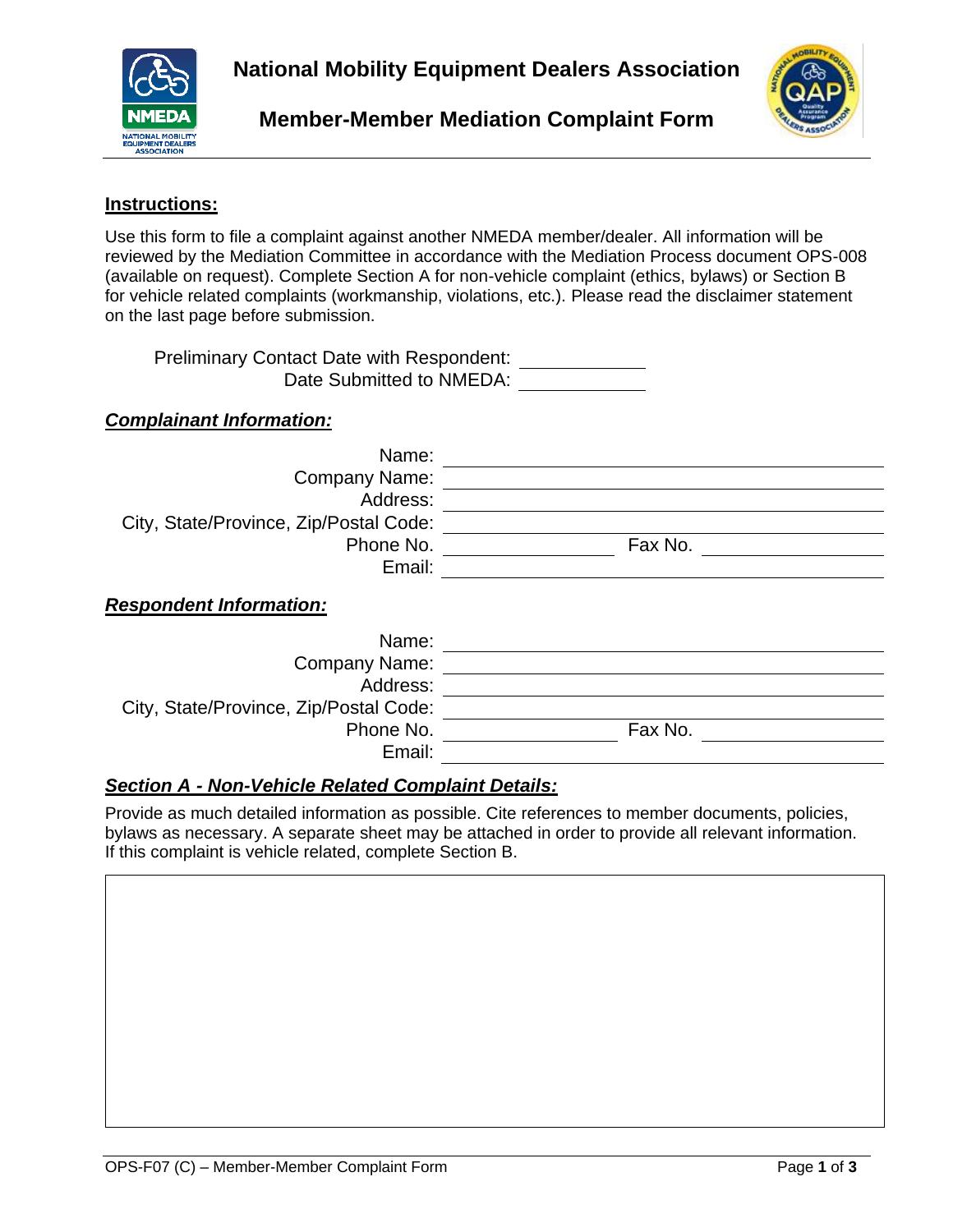

**Member-Member Mediation Complaint Form**



## *Section B - Vehicle Related Complaint Details:*

Year, Make and Model of Vehicle: Vehicle ID Number (VIN):

**What is the alleged violation?** (Please be very specific, additional sheets may be used.):

**On how many occasions have you noticed this alleged violation? Have you discussed the alleged violation with the respondent?**

### **If so, what has been the response to your complaints by the Respondent?**

(Please be very specific. Attach written responses)

### **Please provide any additional information that may be of assistance to the Committee in determining the appropriate action to be taken:**

Please provide any documentation that you may have to support your allegations (e.g. digital photographs). You may fax this complaint form and any additional documentation to the Membership Coordinator at NMEDA Headquarters (813) 962-8970, email [info@nmeda.org](mailto:info@nmeda.org) or mail the information to NMEDA Headquarters, Attn: Membership Coordinator, 3327 W. Bearss Ave. - Tampa, Florida, 33618.